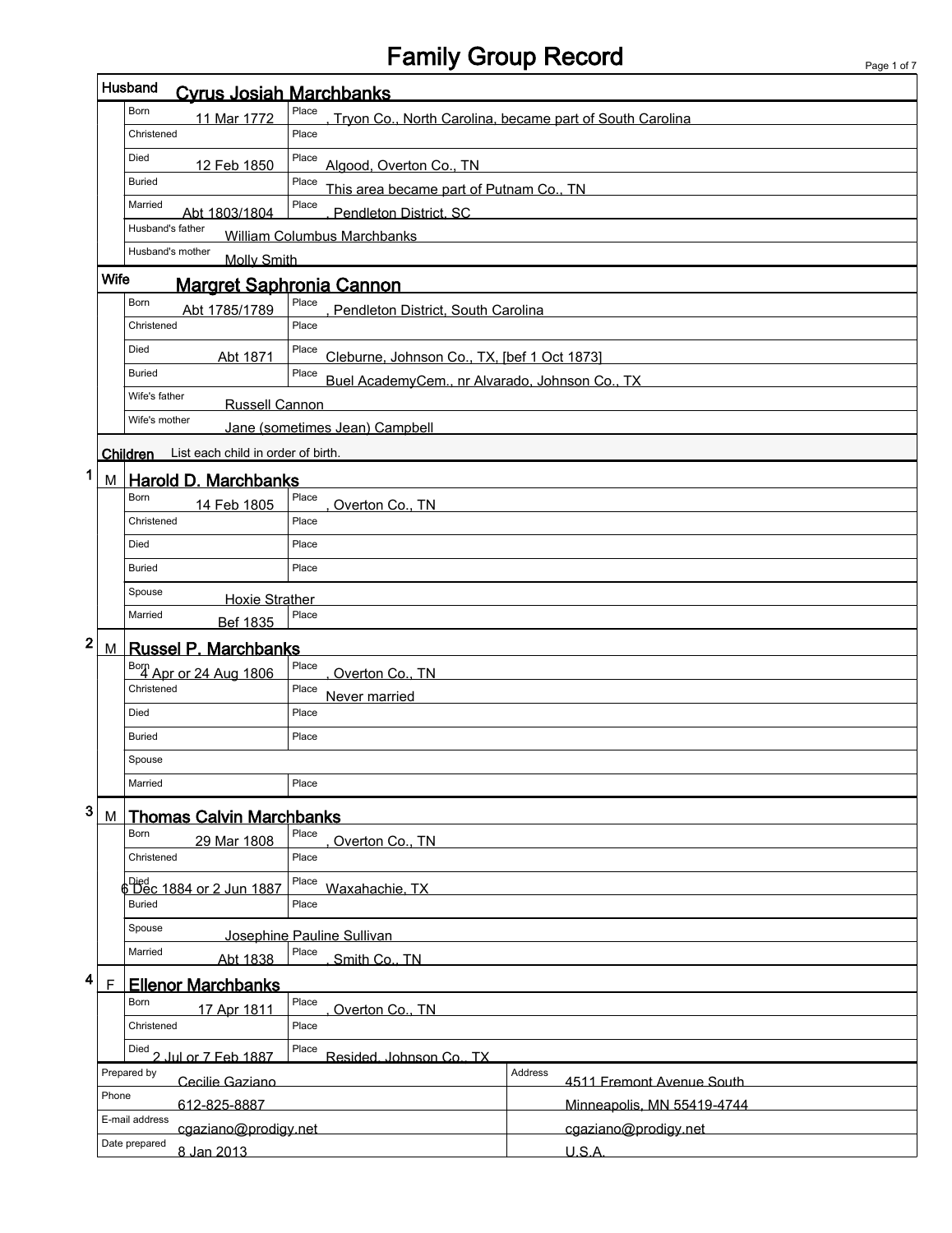## Family Group Record

|           |             | Husband<br><b>Cyrus Josiah Marchbanks</b>      |                                      |  |  |  |
|-----------|-------------|------------------------------------------------|--------------------------------------|--|--|--|
|           | Wife        | <b>Margret Saphronia Cannon</b>                |                                      |  |  |  |
|           |             | List each child in order of birth.<br>Children |                                      |  |  |  |
| 4         | $\mathsf F$ | <b>Ellenor Marchbanks</b>                      |                                      |  |  |  |
|           |             | <b>Buried</b>                                  | Place                                |  |  |  |
|           |             | Spouse                                         | <b>Thomas Wesley Fowler</b>          |  |  |  |
|           |             | Married<br>8 Aug 1835                          | Place<br>Algood, Overton Co., TN     |  |  |  |
| 5         | M           | <b>William Marchbanks</b>                      |                                      |  |  |  |
|           |             | Born<br>17 Apr 1813                            | Place<br>Overton Co., TN             |  |  |  |
|           |             | Christened                                     | Place                                |  |  |  |
|           |             | Died<br>1888                                   | Place<br>Sebastian Co., AR           |  |  |  |
|           |             | <b>Buried</b>                                  | Place                                |  |  |  |
|           |             | Spouse                                         |                                      |  |  |  |
|           |             | Married                                        | Place                                |  |  |  |
| 6         | M           | <b>James Claiborne Marchbanks</b>              |                                      |  |  |  |
|           |             | Born<br>19 Jan 1815                            | Place<br>Overton Co., TN             |  |  |  |
|           |             | Christened                                     | Place                                |  |  |  |
|           |             | Died<br>22 Sep 1874                            | Place<br>Hopkins Co., TX             |  |  |  |
|           |             | <b>Buried</b>                                  | Place                                |  |  |  |
|           |             | Spouse                                         |                                      |  |  |  |
|           |             | Married                                        | Place                                |  |  |  |
| 7         | M           | Jonathan Marchbanks                            |                                      |  |  |  |
|           |             | Born<br>18 Apr 1817                            | Place<br>Overton Co., TN             |  |  |  |
|           |             | Christened                                     | Place                                |  |  |  |
|           |             | Died<br>1867                                   | Place                                |  |  |  |
|           |             | <b>Buried</b>                                  | Place                                |  |  |  |
|           |             | Spouse<br><b>Margaret Buck</b>                 |                                      |  |  |  |
|           |             | Married                                        | Place                                |  |  |  |
| $\pmb{8}$ |             | M George F. Marchbanks                         |                                      |  |  |  |
|           |             | Born<br>24 Jul 1820                            | Place<br>Overton Co., TN             |  |  |  |
|           |             | Christened                                     | Place                                |  |  |  |
|           |             | Died<br>24 Feb 1896                            | Place<br>Waxahachie, Ellis Co., TX   |  |  |  |
|           |             | <b>Buried</b>                                  | Place                                |  |  |  |
|           |             | Spouse                                         |                                      |  |  |  |
|           |             | Married                                        | Place                                |  |  |  |
| 9         | М           | <b>Ransom Powell Marchbanks</b>                |                                      |  |  |  |
|           |             | Born 25 or 28 Aug 1822                         | Place<br>Overton Co., TN             |  |  |  |
|           |             | Christened                                     | Place                                |  |  |  |
|           |             | Died<br>1874                                   | Place<br>Near Dallas, Dallas Co., TX |  |  |  |
|           |             | <b>Buried</b>                                  | Place<br>Waxahachie, Ellis Co., TX   |  |  |  |
|           |             | Spouse                                         |                                      |  |  |  |
|           |             | Married                                        | Place                                |  |  |  |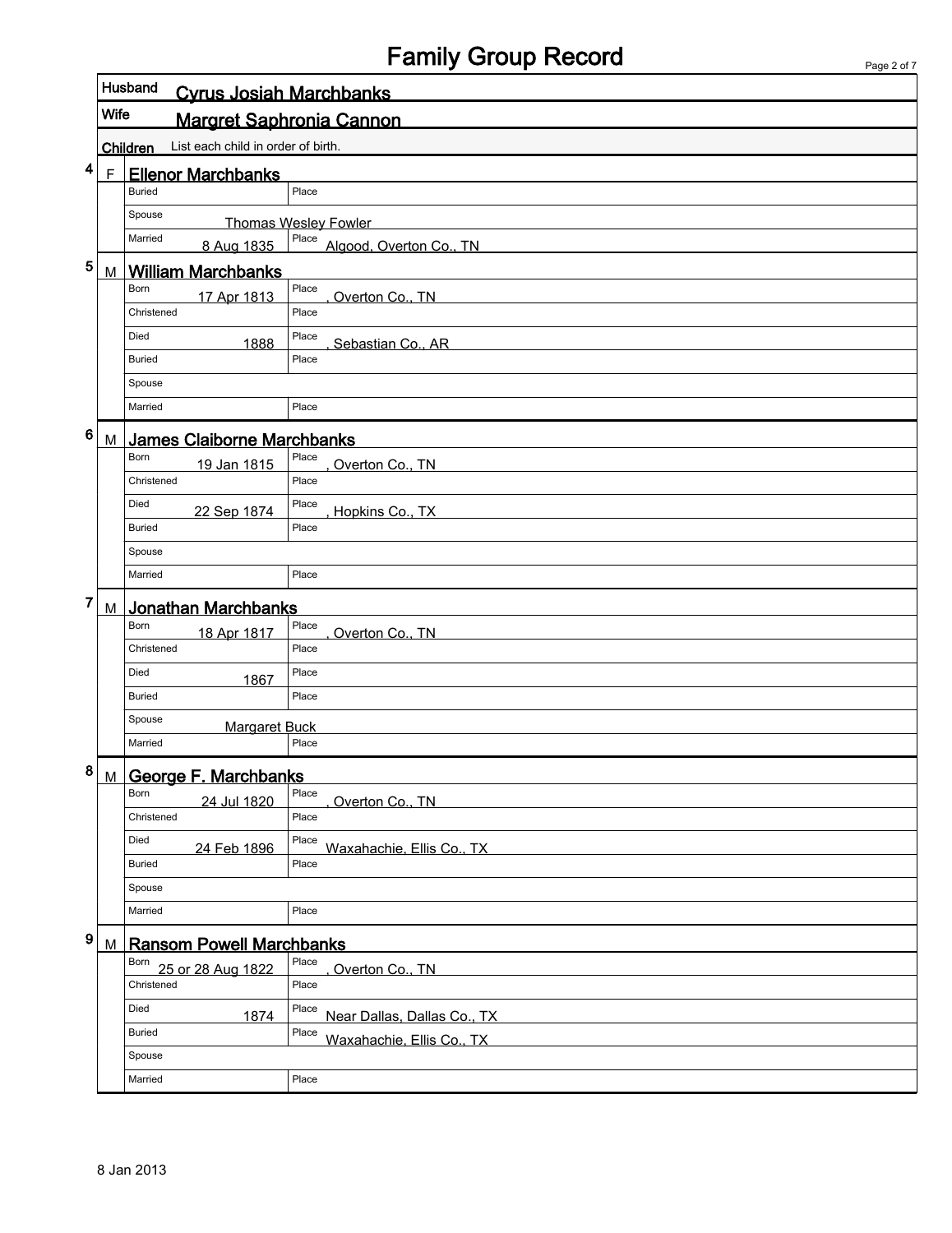## Family Group Record

|    |              |                                                       | anny Oldep Roodia                                                                                                   | Page 3 of 7 |
|----|--------------|-------------------------------------------------------|---------------------------------------------------------------------------------------------------------------------|-------------|
|    |              | Husband<br><b>Cyrus Josiah Marchbanks</b>             |                                                                                                                     |             |
|    | <b>Wife</b>  |                                                       | <b>Margret Saphronia Cannon</b>                                                                                     |             |
|    |              | List each child in order of birth.<br><b>Children</b> |                                                                                                                     |             |
| 10 | М            | Alexander C. Marchbanks                               |                                                                                                                     |             |
|    |              | <b>Born</b><br>12 Dec 1824                            | Place<br>Overton Co., TN                                                                                            |             |
|    |              | Christened                                            | Place                                                                                                               |             |
|    |              | Died<br><b>Bef 1862</b>                               | Place                                                                                                               |             |
|    |              | <b>Buried</b>                                         | Place                                                                                                               |             |
|    |              | Spouse                                                |                                                                                                                     |             |
|    |              | Married                                               | Place                                                                                                               |             |
| 11 | M            | <u>Jasper Marchbanks</u>                              |                                                                                                                     |             |
|    |              | <b>Born</b><br>15 Apr 1827                            | Place<br>Overton Co., TN                                                                                            |             |
|    |              | Christened                                            | Place                                                                                                               |             |
|    |              | Died<br>29 Mar 1878                                   | Place<br>Buel, Johnson Co., TX                                                                                      |             |
|    |              | Buried                                                | Place                                                                                                               |             |
|    |              | Spouse                                                | Sarah Jane "Jennie" Wilkinson                                                                                       |             |
|    |              | Married<br>Abt 1868                                   | Place Perhaps. TX                                                                                                   |             |
| 12 | M            | <b>Burton Newton Marchbanks</b>                       |                                                                                                                     |             |
|    |              | <b>Born</b><br>29 Jan 1830                            | Place<br>Overton Co., TN                                                                                            |             |
|    |              | Christened                                            | Place                                                                                                               |             |
|    |              | Died<br>12 Feb or 2 Dec 1864                          | Place<br>Ellis Co., TX                                                                                              |             |
|    |              | <b>Buried</b>                                         | Place                                                                                                               |             |
|    |              | Spouse                                                | <b>Mary Emeline Vance</b>                                                                                           |             |
|    |              | Married<br>19 Sep 1850                                | Place<br><b>TN</b>                                                                                                  |             |
| 13 | M            | <b>Josiah Bailey Marchbanks</b>                       |                                                                                                                     |             |
|    |              | Born<br>21 Feb 1832                                   | Place<br>Overton Co., TN                                                                                            |             |
|    |              | Christened                                            | Place                                                                                                               |             |
|    |              | Died<br>24 May 1906                                   | Place<br>Johnson Co., TX                                                                                            |             |
|    |              | Buried                                                | Place                                                                                                               |             |
|    |              | Spouse                                                |                                                                                                                     |             |
|    |              | Married                                               | Place                                                                                                               |             |
|    | <b>Notes</b> | <b>HUSBAND</b><br>Cyrus Josiah Marchbanks<br>$\sim$   |                                                                                                                     |             |
|    |              |                                                       | Josiah's tombstone with dates of birth and death still stands inTennessee in the part of Overton County that became |             |

Putnam County, and it has been photographed.

Information copied by Mrs. A. L. Feltonberger, Sept. 1968, entitled " MARCHBANKS, CANNON, FOWLER, FELTZ, SULLIVAN, STRATNER, HALL, HODGE FAMILIES," from record in possession of Mrs. J. Scott Rutherford (Katie Fay Marchbanks), 203 Cedar Street, Waxahachie, Texas 75165. It was dictated to Mr. Harold D. Marchbanks by his grandfather Josiah Marchbanks and recorded by Mr. B. F. Marchbanks after 1920 and dedicated to his parents, Thomas Calvin and Josephene Pauline (Sullivan) Marchbanks. The name was spelled Binum. After Josiah's first wife died, he gave his two little daughters to his mother to rear in Pendleton District, South Carolina, according to Marchbanks family papers. He married Margret Cannon and went to Overton County, Tennessee. He was believed to have been living there when his wife died. The censuses for Josiah Marchbanks and Margret Cannon do not show the daughters in his household; however, it is possible that at least one lived in Overton Co., TN, near a William Marchbanks household -- in a household headed by Alfred C. Robinson. Since the daughter named Elizabeth married Cumberland Robinson, this may be the right husband. The other daughter supposedly married a Morgan.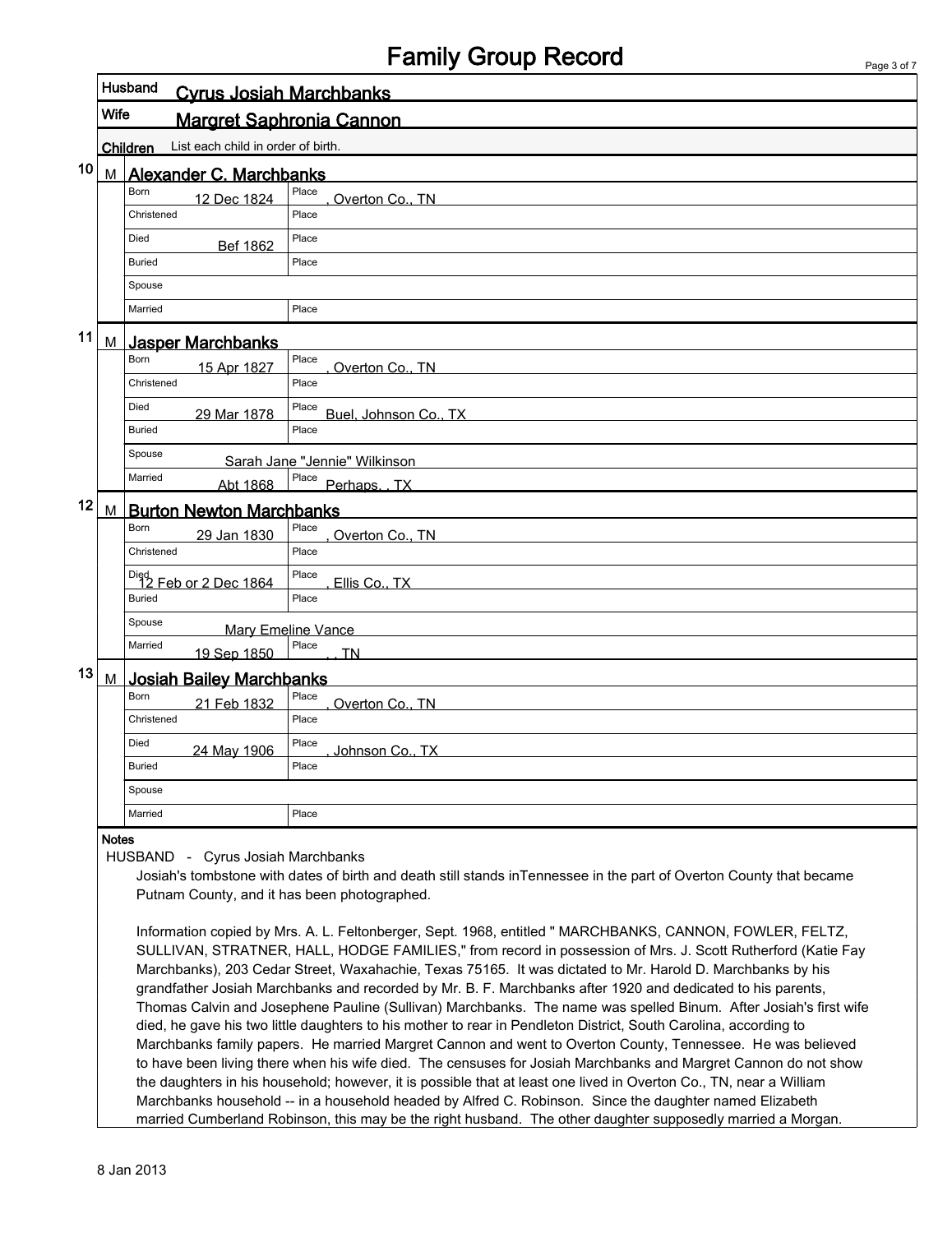|              |                                                                                                                                                                                                                                                                                                                                                                                                                                                                                                                                                                                                                                                                                                                                                                                                                                                                                                                                      | P |
|--------------|--------------------------------------------------------------------------------------------------------------------------------------------------------------------------------------------------------------------------------------------------------------------------------------------------------------------------------------------------------------------------------------------------------------------------------------------------------------------------------------------------------------------------------------------------------------------------------------------------------------------------------------------------------------------------------------------------------------------------------------------------------------------------------------------------------------------------------------------------------------------------------------------------------------------------------------|---|
|              | Husband<br><b>Cyrus Josiah Marchbanks</b>                                                                                                                                                                                                                                                                                                                                                                                                                                                                                                                                                                                                                                                                                                                                                                                                                                                                                            |   |
| <b>Wife</b>  | <b>Margret Saphronia Cannon</b>                                                                                                                                                                                                                                                                                                                                                                                                                                                                                                                                                                                                                                                                                                                                                                                                                                                                                                      |   |
| <b>Notes</b> | (Continued)<br>HUSBAND - Cyrus Josiah Marchbanks<br>Also: "BOLING FELTZ MARCHBANKS HISTORY," Address on p. 1: Mrs. J. L. Thomas, 1520 Shasta Way, Placentia,<br>CA 92670. "These records copied from the compiled records of Boling Feltz Marchbanks records (pg. 1 to 5 of<br>original handwritten cc) - who lived at time of death in Waxachachie, Texas. He was a son of Thos. Calvin<br>Marchbanks, who was son of Josiah Marchbanks, who was son of William Marchbanks, who was son of George<br>Marchbanks, who came to America with his two sons, George, Jr., and William from Scotland - about 1716 - as best<br>know at this time of writing. April - 1939.                                                                                                                                                                                                                                                                |   |
|              | On page 2 of the typescript is the statement: "At the writing of this is copy all of the children of Grandfather Josiah<br>Marchbanks are dead except Uncle George and Uncle Bailey - Aug. 24, 1892 copied by BFM" {Boling Feltz<br>Marchbanks}. On pp. 1-2 of these notes: "Josiah [Marchbanks] married second time to Margaret Cannon, daughter<br>of Russel Cannon who was a son of Simon Cannon from England. Margaret Cannon's mother was a Campbell                                                                                                                                                                                                                                                                                                                                                                                                                                                                            |   |
|              | Information from the webpage of Patrick Walton, patw@glccomputers.com, at WorldConnect project at Rootsweb.com,<br>last updated 28 Apr 2007; accessed 5 Jun 2007.                                                                                                                                                                                                                                                                                                                                                                                                                                                                                                                                                                                                                                                                                                                                                                    |   |
|              | Information from the webpage of Anne & Dennis Wilson, anne920@aol.com, at WorldConnect project at Rootsweb.<br>com, last updated 4 Sep 2006; accessed 5 Jun 2007.                                                                                                                                                                                                                                                                                                                                                                                                                                                                                                                                                                                                                                                                                                                                                                    |   |
|              | Information from the webpage of Linda Stewart, rdstewart@itlnet.net, at WorldConnect project at Rootsweb.com, last<br>updated 2 May 2004; accessed 5 Jun 2007.                                                                                                                                                                                                                                                                                                                                                                                                                                                                                                                                                                                                                                                                                                                                                                       |   |
| <b>WIFE</b>  | - Margret Saphronia Cannon<br>Date of death from Lo Moss Moore.                                                                                                                                                                                                                                                                                                                                                                                                                                                                                                                                                                                                                                                                                                                                                                                                                                                                      |   |
|              | Date of marriage from census data, also from letter by descendant (copy in file).                                                                                                                                                                                                                                                                                                                                                                                                                                                                                                                                                                                                                                                                                                                                                                                                                                                    |   |
|              | Date of birth from 1860 and 1970 Johnson Co., TX, censuses.                                                                                                                                                                                                                                                                                                                                                                                                                                                                                                                                                                                                                                                                                                                                                                                                                                                                          |   |
|              | July 6, 1980, letter from Marchbanks descendant, Sarah P. Brady (Mrs. St. Clair L.), states that Margret was her name,<br>not Margaret. (At that time Mrs. Brady lived in Tucumcari, NM). It is not clear to whom Mrs. Brady was writing; it was a<br>Mrs. Brinkley. She is now deceased. Mrs. Brady stated that "The family was ready to move to Ellis Co., Texas,<br>where their oldest son was living, when Josiah died, February, 1850. Margret and her children and grandchildren<br>went on to Texas wher she died at the home of her son Jasper in 1874. She must have been buried at the old Lees<br>Academy Cemetery in Johnson Co., Tx., but I have never been able to locate her grave. As has happened so often<br>the stone must have fallen and crumbled. There are no church records giving the date of her death." Mrs. Brady<br>descended from Sarah Jane Fowler, daughter of Thomas Fowler and Ellenor Marchbanks. |   |
|              | 1850 census: Margret not located.                                                                                                                                                                                                                                                                                                                                                                                                                                                                                                                                                                                                                                                                                                                                                                                                                                                                                                    |   |
|              | 1860 Census of Johnson Co., Texas, Buchanan P.O., p. 484, household 645, family 658:                                                                                                                                                                                                                                                                                                                                                                                                                                                                                                                                                                                                                                                                                                                                                                                                                                                 |   |
|              | Margarett Marchbanks 71 F W Farmer 600 3875 S.C. Can't read/write<br>Ransom R. Marchbanks 37 M W Teamster<br>Tennessee<br>Josiah B. Marchbanks 28 M W Teamster<br>Tennessee                                                                                                                                                                                                                                                                                                                                                                                                                                                                                                                                                                                                                                                                                                                                                          |   |
|              | Next door at 646/659 is Eleanor Fowler 48 F W Spinster<br>280 Tennessee                                                                                                                                                                                                                                                                                                                                                                                                                                                                                                                                                                                                                                                                                                                                                                                                                                                              |   |
|              | 1870 Census of Beat 1, Clebourne P.O., Johnson Co., Texas, p. 9/567, 190/192:                                                                                                                                                                                                                                                                                                                                                                                                                                                                                                                                                                                                                                                                                                                                                                                                                                                        |   |
|              | Marchbanks, J. B.<br>36 M W Farmer<br>400<br>Tenn.<br>Margret 30 F W Keeping house<br>Texas<br>$T$ <sup>2</sup><br>$\overline{A}$ $\overline{A}$ $\overline{A}$                                                                                                                                                                                                                                                                                                                                                                                                                                                                                                                                                                                                                                                                                                                                                                      |   |

Isaac N. 4 M W Texas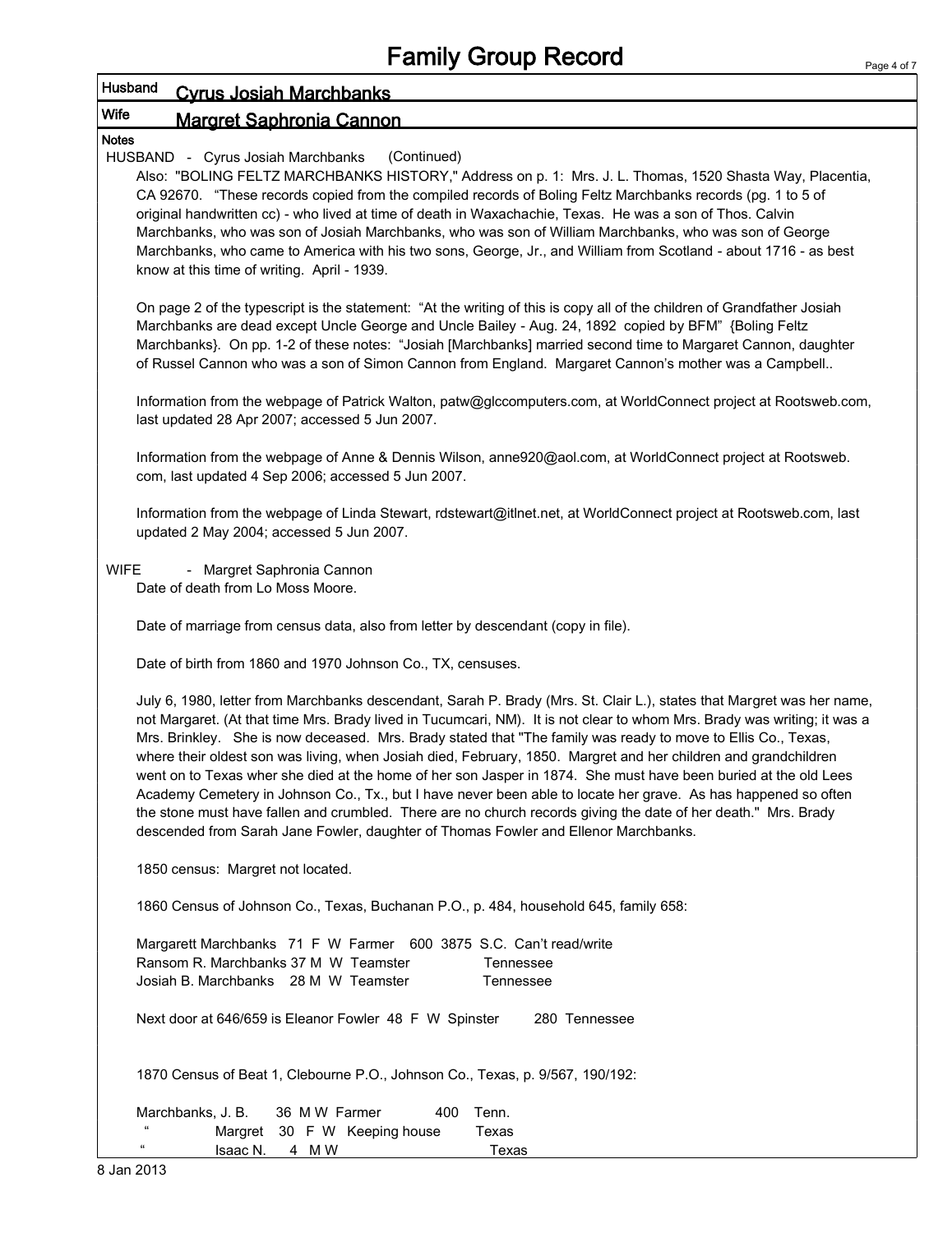| Husband<br><b>Cyrus Josiah Marchbanks</b>                                                                                                                                                                                                                                                                                                                                                                                                                                                                                                                                                                                                                                                                                                                                                                                                                                                                                                                                                                                                                                                                                                        |
|--------------------------------------------------------------------------------------------------------------------------------------------------------------------------------------------------------------------------------------------------------------------------------------------------------------------------------------------------------------------------------------------------------------------------------------------------------------------------------------------------------------------------------------------------------------------------------------------------------------------------------------------------------------------------------------------------------------------------------------------------------------------------------------------------------------------------------------------------------------------------------------------------------------------------------------------------------------------------------------------------------------------------------------------------------------------------------------------------------------------------------------------------|
| Wife<br><b>Margret Saphronia Cannon</b>                                                                                                                                                                                                                                                                                                                                                                                                                                                                                                                                                                                                                                                                                                                                                                                                                                                                                                                                                                                                                                                                                                          |
| <b>Notes</b><br><b>WIFE</b><br>(Continued)<br>- Margret Saphronia Cannon<br>Julia E.<br>F W<br>Texas<br>1<br>Margret 84 F W<br>1000 100<br>S. C.<br>A. H.<br>10 M W<br>Texas<br>Moore,                                                                                                                                                                                                                                                                                                                                                                                                                                                                                                                                                                                                                                                                                                                                                                                                                                                                                                                                                           |
| "MARCHBANKS, CANNON, FOWLER, FELTZ, SULLIVAN, STRATNER, HALL, HODGE FAMILIES," from originally<br>handwritten notes in possession of Mrs. J. Scott Rutherford (nee Katie Fay Marchbanks), 203 Cedar Street,<br>Waxahachie, Texas 75165. Copied by Mrs. A. L. Feltenberger, Sept. 1968. The record was dictated to Mr. Harold D.<br>Marchbanks by his grandfather Josiah Marchbanks and this recorded by Mr. B. F. Marchbanks after 1920 and<br>dedicated to his parents, Thomas Calvin and Josephene Pauline (Sullivan) Marchbanks. The account details some<br>Marchbanks history. On typed page 210, it states: "Josiah and Margret Marchbanks were of 'Primitive Baptist Faith';<br>Josiah was preparing to move to Texas from Tenn. in 1850 and just before he was to leave Overton Co., he died but<br>his wife came on to Texas with her sons, Wm., James C., Jonathan, Geo. F., Ranson, Alexander, Jasper and Josiah<br>Bailey, also her daughter Ellenor, known as Aunt Nellie, Fowler (a widow, her husbandhaving diedalso Ellenor's<br>two daughters, Margret Ann Fowler, born May 22, 1836, and Sarah Jane Fowler, b. Nov. 27, 1840." |
| CHILD 1<br>- Harold D. Marchbanks<br>nformation copied by Mrs. A. L. Feltonberger, Sept. 1968, entitled " MARCHBANKS, CANNON, FOWLER, FELTZ,<br>SULLIVAN, STRATNER, HALL, HODGE FAMILIES," from record in possession of Mrs. J. Scott Rutherford (Katie Fay<br>Marchbanks), 203 Cedar Street, Waxahachie, Texas 75165. It was dictated to Mr. Harold D. Marchbanks by his<br>grandfather Josiah Marchbanks and recorded by Mr. B. F. Marchbanks after 1920.                                                                                                                                                                                                                                                                                                                                                                                                                                                                                                                                                                                                                                                                                      |
| CHILD <sub>2</sub><br>- Russel P. Marchbanks<br>nformation copied by Mrs. A. L. Feltonberger, Sept. 1968, entitled " MARCHBANKS, CANNON, FOWLER, FELTZ,<br>SULLIVAN, STRATNER, HALL, HODGE FAMILIES," from record in possession of Mrs. J. Scott Rutherford (Katie Fay<br>Marchbanks), 203 Cedar Street, Waxahachie, Texas 75165. It was dictated to Mr. Harold D. Marchbanks by his<br>grandfather Josiah Marchbanks and recorded by Mr. B. F. Marchbanks after 1920 and dedicated to his parents,<br>Thomas Calvin and Josephene Pauline (Sullivan) Marchbanks.                                                                                                                                                                                                                                                                                                                                                                                                                                                                                                                                                                                |
| CHILD <sub>3</sub><br>- Thomas Calvin Marchbanks<br>nformation copied by Mrs. A. L. Feltonberger, Sept. 1968, entitled " MARCHBANKS, CANNON, FOWLER, FELTZ,<br>SULLIVAN, STRATNER, HALL, HODGE FAMILIES," from record in possession of Mrs. J. Scott Rutherford (Katie Fay<br>Marchbanks), 203 Cedar Street, Waxahachie, Texas 75165. It was dictated to Mr. Harold D. Marchbanks by his<br>grandfather Josiah Marchbanks and recorded by Mr. B. F. Marchbanks after 1920.                                                                                                                                                                                                                                                                                                                                                                                                                                                                                                                                                                                                                                                                       |
| Information about his marriages is from the WorldConnect project webpage at Rootsweb.com of Patrick Walton,<br>patw@glccomputers.com, last updated 28 Apr 2007; accessed5 Jun 2007.                                                                                                                                                                                                                                                                                                                                                                                                                                                                                                                                                                                                                                                                                                                                                                                                                                                                                                                                                              |
| - Ellenor Marchbanks<br>CHILD 4<br>nformation copied by Mrs. A. L. Feltonberger, Sept. 1968, entitled " MARCHBANKS, CANNON, FOWLER, FELTZ,<br>SULLIVAN, STRATNER, HALL, HODGE FAMILIES," from record in possession of Mrs. J. Scott Rutherford (Katie Fay<br>Marchbanks), 203 Cedar Street, Waxahachie, Texas 75165. It was dictated to Mr. Harold D. Marchbanks by his<br>grandfather Josiah Marchbanks and recorded by Mr. B. F. Marchbanks after 1920.                                                                                                                                                                                                                                                                                                                                                                                                                                                                                                                                                                                                                                                                                        |
| 1860 Census of Johnson Co., Texas, Buchanan P.O., p. 484, household 645, family 658:                                                                                                                                                                                                                                                                                                                                                                                                                                                                                                                                                                                                                                                                                                                                                                                                                                                                                                                                                                                                                                                             |
| Margarett Marchbanks 71 F W Farmer 600 3875 S.C. Can't read/write<br>Ransom R. Marchbanks 37 M W Teamster<br>Tennessee<br>Josiah B. Marchbanks 28 M W Teamster<br>Tennessee                                                                                                                                                                                                                                                                                                                                                                                                                                                                                                                                                                                                                                                                                                                                                                                                                                                                                                                                                                      |
| Next door at 646/659 is Eleanor Fowler 48 F W Spinster<br>280 Tennessee                                                                                                                                                                                                                                                                                                                                                                                                                                                                                                                                                                                                                                                                                                                                                                                                                                                                                                                                                                                                                                                                          |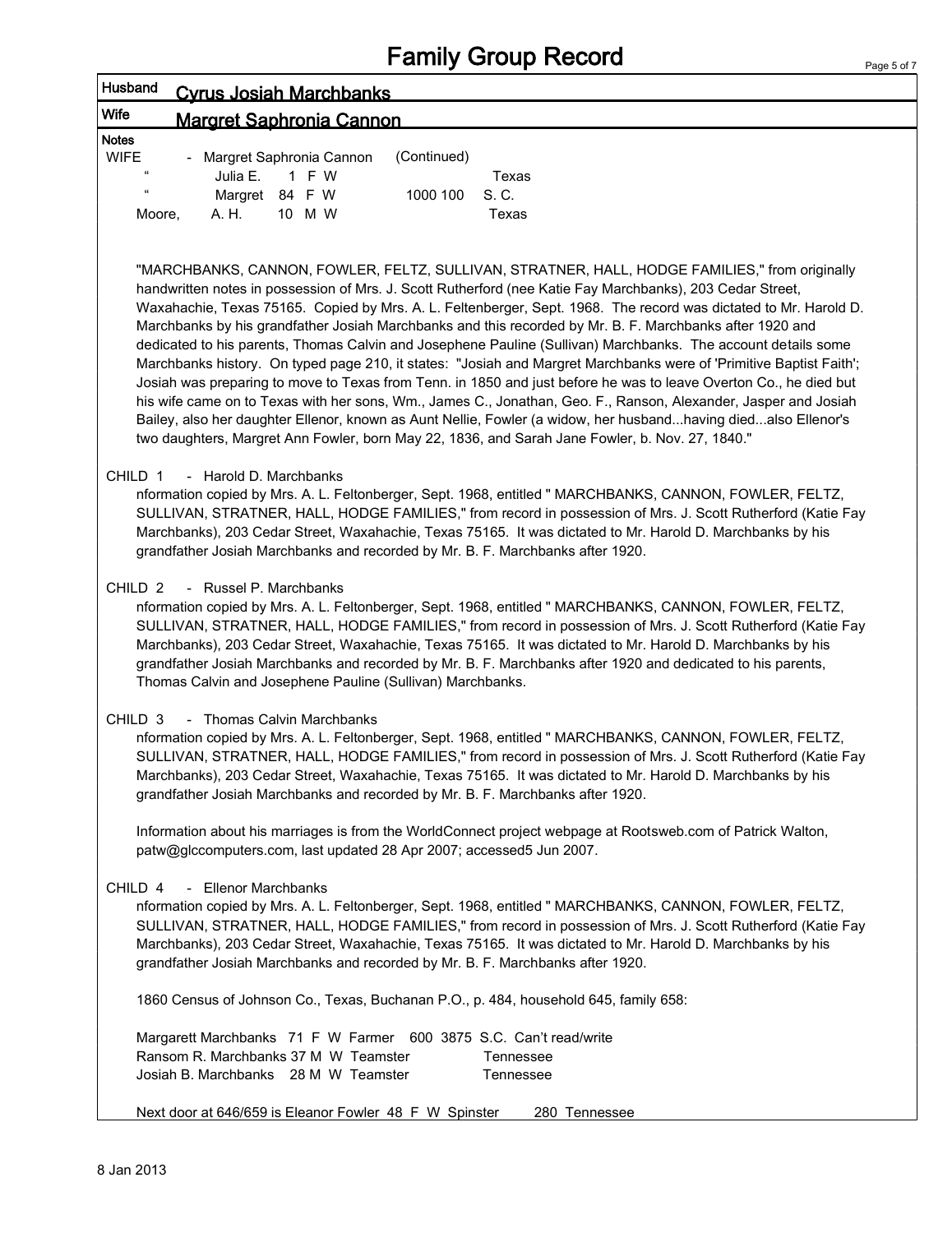## Husband Cyrus Josiah Marchbanks

## Wife Margret Saphronia Cannon

### CHILD 5 - William Marchbanks

Notes

nformation copied by Mrs. A. L. Feltonberger, Sept. 1968, entitled " MARCHBANKS, CANNON, FOWLER, FELTZ, SULLIVAN, STRATNER, HALL, HODGE FAMILIES," from record in possession of Mrs. J. Scott Rutherford (Katie Fay Marchbanks), 203 Cedar Street, Waxahachie, Texas 75165. It was dictated to Mr. Harold D. Marchbanks by his grandfather Josiah Marchbanks and recorded by Mr. B. F. Marchbanks after 1920.

He died in Sebastian County, AR, according to the WorldConnect project webpage at Rootsweb.com of Patrick Walton, patw@glccomputers.com, last updated 28 Apr 2007; accessed5 Jun 2007.

#### CHILD 6 - James Claiborne Marchbanks

nformation copied by Mrs. A. L. Feltonberger, Sept. 1968, entitled " MARCHBANKS, CANNON, FOWLER, FELTZ, SULLIVAN, STRATNER, HALL, HODGE FAMILIES," from record in possession of Mrs. J. Scott Rutherford (Katie Fay Marchbanks), 203 Cedar Street, Waxahachie, Texas 75165. It was dictated to Mr. Harold D. Marchbanks by his grandfather Josiah Marchbanks and recorded by Mr. B. F. Marchbanks after 1920.

His middle name was Claiborne, according to the WorldConnect project webpage at Rootsweb.com of Patrick Walton, patw@glccomputers.com, last updated 28 Apr 2007; accessed5 Jun 2007. This source also supplied date and place of death.

### CHILD 7 - Jonathan Marchbanks

nformation copied by Mrs. A. L. Feltonberger, Sept. 1968, entitled " MARCHBANKS, CANNON, FOWLER, FELTZ, SULLIVAN, STRATNER, HALL, HODGE FAMILIES," from record in possession of Mrs. J. Scott Rutherford (Katie Fay Marchbanks), 203 Cedar Street, Waxahachie, Texas 75165. It was dictated to Mr. Harold D. Marchbanks by his grandfather Josiah Marchbanks and recorded by Mr. B. F. Marchbanks after 1920.

His wife was Margaret Buck, according to the WorldConnect project webpage at Rootsweb.com of Patrick Walton, patw@glccomputers.com, last updated 28 Apr 2007; accessed5 Jun 2007.

CHILD 8 - George F. Marchbanks

nformation copied by Mrs. A. L. Feltonberger, Sept. 1968, entitled " MARCHBANKS, CANNON, FOWLER, FELTZ, SULLIVAN, STRATNER, HALL, HODGE FAMILIES," from record in possession of Mrs. J. Scott Rutherford (Katie Fay Marchbanks), 203 Cedar Street, Waxahachie, Texas 75165. It was dictated to Mr. Harold D. Marchbanks by his grandfather Josiah Marchbanks and recorded by Mr. B. F. Marchbanks after 1920.

He married Elizabeth Finley, according to the WorldConnect project webpage at Rootsweb.com of Patrick Walton, patw@glccomputers.com, last updated 28 Apr 2007; accessed5 Jun 2007.

#### CHILD 9 - Ransom Powell Marchbanks

nformation copied by Mrs. A. L. Feltonberger, Sept. 1968, entitled " MARCHBANKS, CANNON, FOWLER, FELTZ, SULLIVAN, STRATNER, HALL, HODGE FAMILIES," from record in possession of Mrs. J. Scott Rutherford (Katie Fay Marchbanks), 203 Cedar Street, Waxahachie, Texas 75165. It was dictated to Mr. Harold D. Marchbanks by his grandfather Josiah Marchbanks and recorded by Mr. B. F. Marchbanks after 1920. Ransom was thrown from a wagon and killed when a team ran away near Dallas. Ransom (spelled Ransome here) had asthma.

1860 Census of Johnson Co., Texas, Buchanan P.O., p. 484, household 645, family 658:

Margarett Marchbanks 71 F W Farmer 600 3875 S.C. Can't read/write Ransom R. Marchbanks 37 M W Teamster Tennessee Josiah B. Marchbanks 28 M W Teamster Tennessee

His middle name was Powell, according to the WorldConnect project webpage at Rootsweb.com of Patrick Walton, patw@glccomputers.com, last updated 28 Apr 2007; accessed5 Jun 2007. He married Hester Ann Boyd, according to this source.